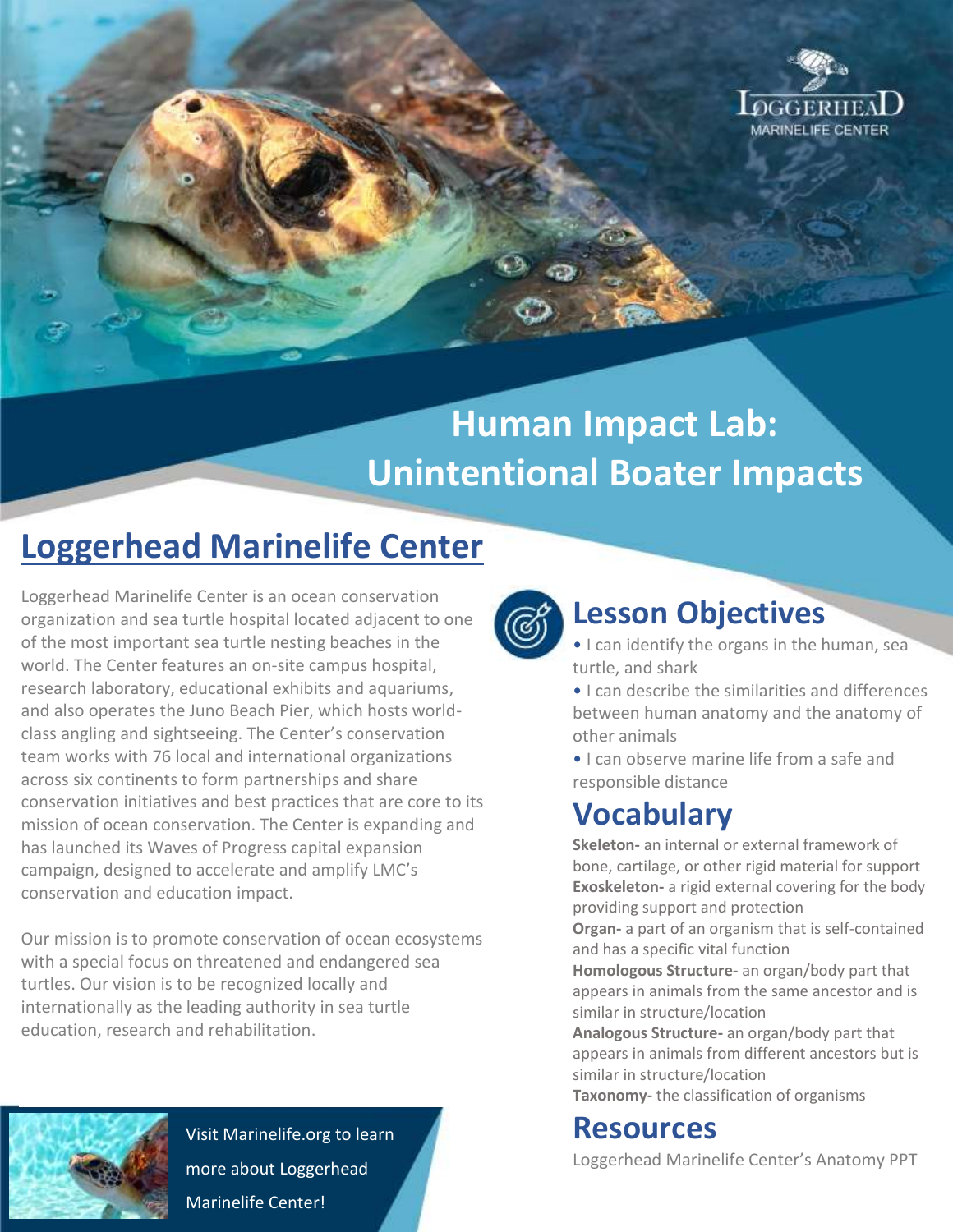### **Comparative Anatomy Worksheet (Grade 5-8)**

Directions: Comparative coloring! Follow the directions below to match the organs found in a human, sea turtle, and shark!

- 
- 
- 
- 1. Where is the heart? Color it red. 4. Where is the liver? Color it blue.
- 2. Where is the stomach? Color it green. 5. Where are the intestines? Color them yellow.
- 3. Where are the lungs? Color them purple. 6. Where is the esophagus? Color it orange.